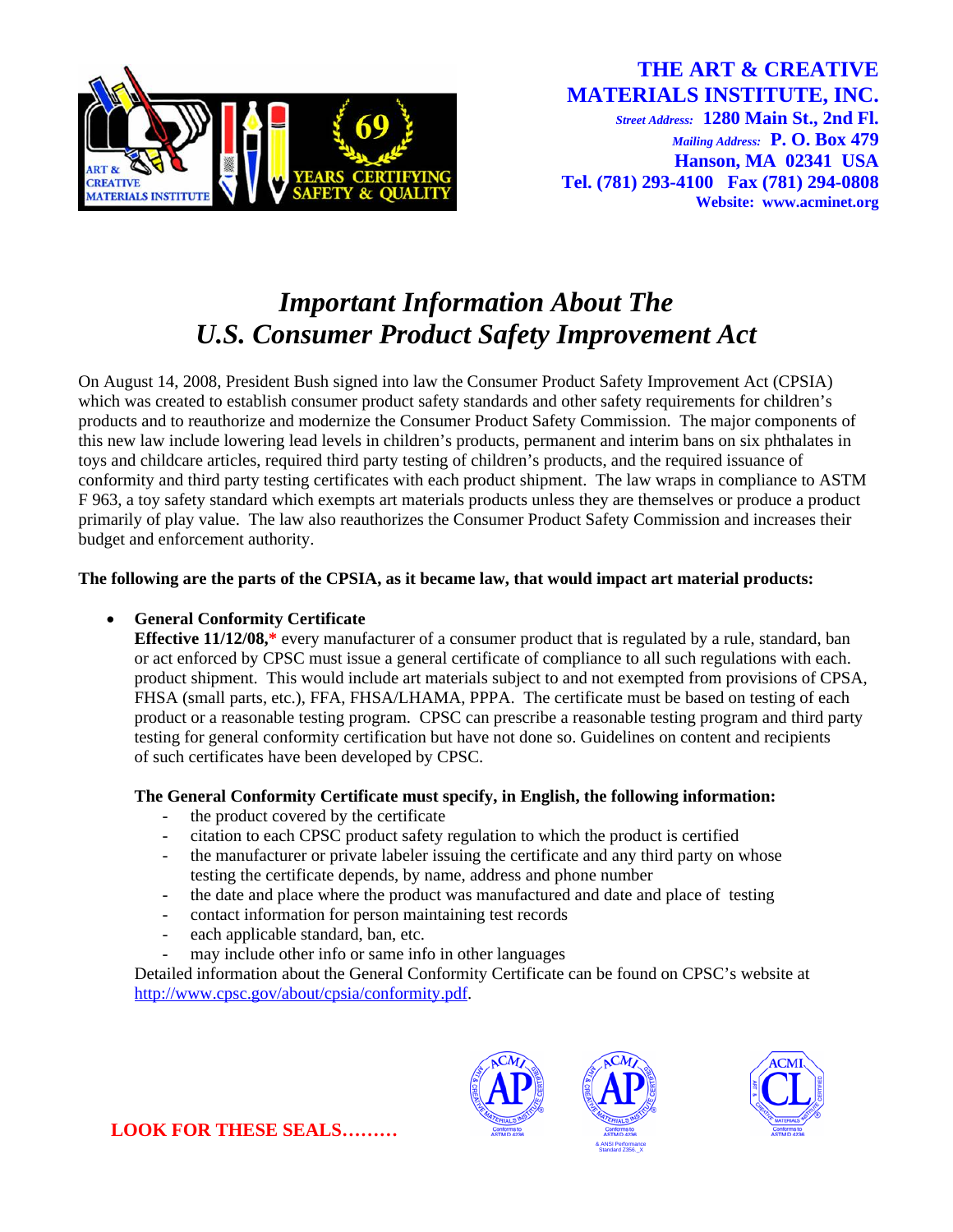# • **Compliance Certificate for Third Party Testing**

**Effective 12/21/08,\*** every manufacturer of toys, child care products, and all other consumer products meant for children 12 years or younger and subject to a children's product safety rule must issue a certificate of compliance with each product shipment. Certificates must be based on third party testing on a schedule that CPSC is required to develop as part of CPSIA. CPSC is currently requiring that the third party testing lab be accredited by ILAC to ISO 17025 and testing for lead in surface coatings (16 CFR 1303), the first regulation in the schedule, must be in the scope of their accreditation. Manufacturers must use a lab that is recognized by CPSC for this testing. (A listing of such labs has been posted on CPSC's website at<http://www.cpsc.gov/about/cpsia/accredited.html>). CPSC is seeking input on parts and inaccessibility. Detailed information on third party testing of children's products can be found on CPSC's website at<http://www.cpsc.gov/about/cpsia/childprodtest.pdf>.

## • **Reduction of Total Lead Content in Children's Products**

CPSIA requires, over a three-year period, the reduction of total lead content in children's products as follows:

- **Effective 2/10/09,\*** total lead content must not exceed 600 ppm
- **Effective 8/14/09,** total lead content must not exceed 300 ppm
- **Effective 8/14/11,** total lead content must not exceed 100 ppm *or whatever level CPSC determines is technologically feasible*

The new lead limits for lead content and lead paint preempt state law. CPSC is expected to rule within one year what parts are exempted from the ban on total lead in children's products due to inaccessibility, which may require use and abuse testing. CPSC is seeking input on parts and inaccessibility.

*\* On January 30, 2009 CPSC issued a one-year stay of enforcement for the testing and certification requirements indicated above and thus will not enforce these parts of the CPSIA until 2/10/10. However, it is important to remember that manufacturers are still required to comply with the regulations by the original dates. This stay of enforcement also applies to the phthalates and ASTM F-963-07E01 certification and testing requirements below but neither of these sections of the CPSIA apply to art material products unless the art material itself is a toy or produces a toy.* 

## • **Reduction of Lead in Paint and Surface Coatings**

**Effective 8/14/09,** lead in paint and surface coatings must not exceed 90 ppm, with the exception of certain products including artists' paints and related materials which are exempted from this provision. Currently, lead in surface coatings must not exceed 600 ppm.

The CPSC General Counsel has determined that inventory in stock and on store shelves are included in the ban in the case of lead in paints and coatings and total lead in children's products because these items are banned! Sales from inventory or store shelves are banned for paints and coatings with lead over 90 ppm as of August 14, 2009 and for children's products with lead over 600 ppm as of February 10, 2009.

• **Ban on Sale of Certain Products Containing Specified Phthalates** 

Effective 2/10/09, the CPSIA requires that no toy or child care product meant for children 12 years or younger contain three phthalates that are permanently banned (DEHP, DBP and BBP) or three phthalates that are banned until a Chronic Hazard Advisory Panel (CHAP) is held, which may lift this interim ban (DINP, DIDP, DnOP). **Art materials are exempt from this section of the CPSIA as they are not considered toys or child care products.**

## • **Compliance to the toy standard ASTM F-963-07E01**

Effective 2/10/09, all manufacturers of toys and child care articles must comply to the toy standard ASTM F-963-07E01 which became a regulation except for the flammability section; CPSC is to examine if more stringent requirements are needed. A toy is defined in ASTM F 963 as a product used by a child as a plaything. **CPSC currently plans to exempt products that F 963 exempts, i.e., art materials, sporting goods, musical instruments, unless obviously meant for play by children.**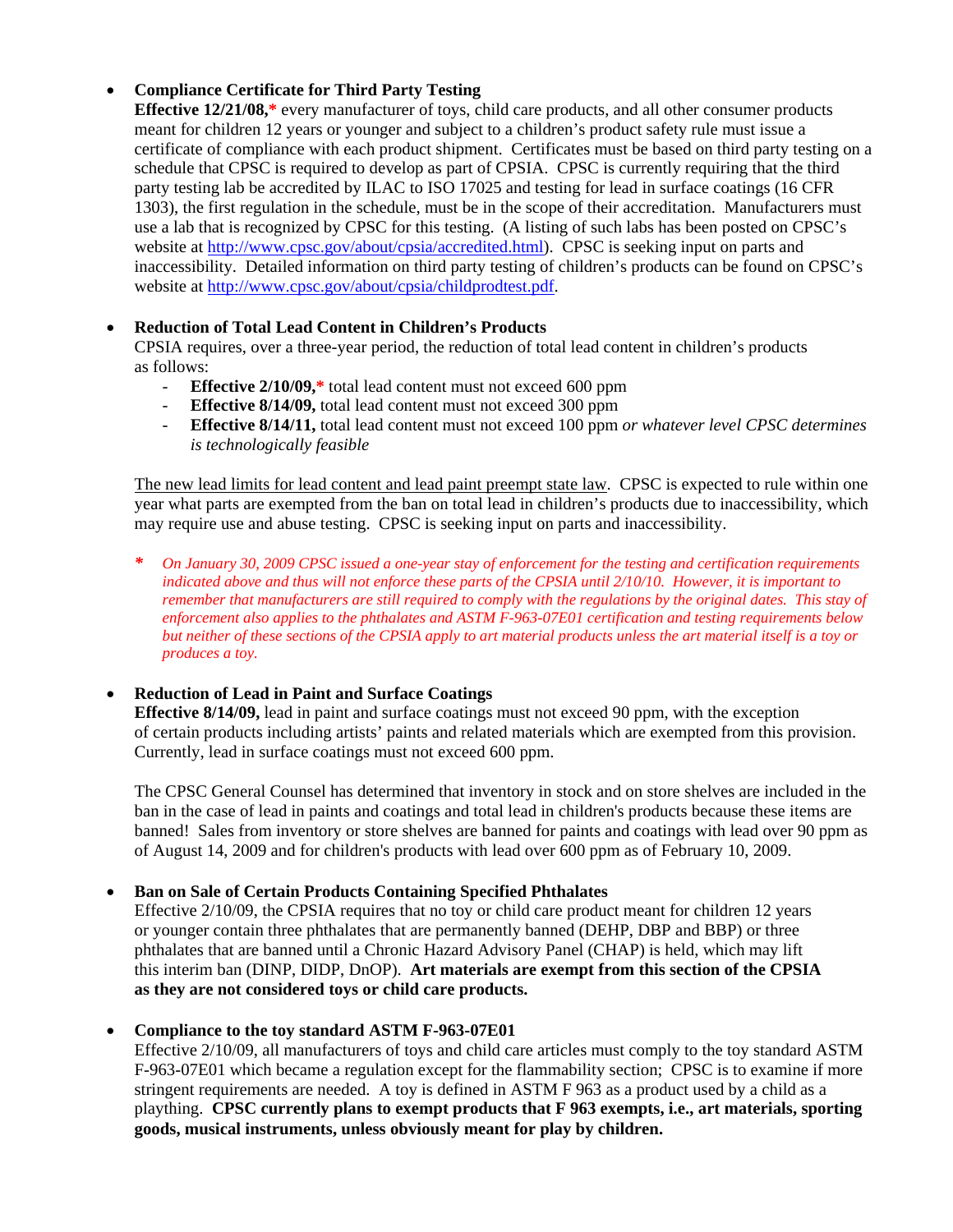## • **Tracking labels for children's products**

Effective August 13, 2009, manufacturers of consumer products meant for children will be required to mark these products and packaging with tracking labels that contain information to identify the source of the product for the consumer. The content is not yet finalized but may contain the source, date produced, batch or run number, etc. CPSC inferred at its seminar on tracking label requirements that the tracking label could be a code or number linked to the manufacturer's phone number or website to provide the required information. CPSC also indicated that a specific code would not be mandated in the future unless a global code was developed.

#### • **Advertising rules on websites, in catalogs or other printed materials**

Manufacturers of toys and games will be required to include in any advertising, including on websites and in catalogs or other printed material, of a product bearing cautionary statements the cautionary statement prominently displayed within 120 days of enactment (12/10/08) on websites and within 180 days (2/10/09) in catalogs and other printed materials. **Art materials are exempt from this section of the CPSIA as long as they are not considered toys.**

- **Determining the impact this law may have for products you manufacture that are not art materials** CPSC has a section of its website [\(http://www.cpsc.gov/businfo\)](http://www.cpsc.gov/businfo) that is an excellent source of information for manufacturers. One source of information is a list of products and ingredients that are regulated by CPSC and the laws, regulations, etc. that apply to each product. There are also references to exemptions, if any, afforded each product type. In addition to art materials, you will find other products such as adhesives, labels, lacquers, marking devices, mineral spirits, paper, toys, turpentine products, varnish, and writing instruments, to mention just a few. This will help you to determine to which regulations your non-art-material products must comply and therefore must be included in your conformity certificates. Simply click on <http://www.cpsc.gov/businfo/reg1.html>to go directly to the Table of Regulated Products. Go to the CPSC website [http://www.cpsc.gov](http://www.cpsc.gov/), and click on the "Business" tab for other important information, such as
	- Regulations and General Commission Information by Statute/Act (Information on CPSC's laws) <http://www.cpsc.gov/businfo/acts.html>
	- Industry Guidance (Recall programs, handbooks, testing manuals and laboratories, and more) <http://www.cpsc.gov/businfo/corrective.html>
	- Frequently Asked Questions for Manufacturers, Importers, Distributors and Retailers <http://www.cpsc.gov/businfo/faq.html>

Subsequent to the passage of the law, CPSC has held several seminars to educate stakeholders, has issued numerous requests for comments and official rulemaking, and has made a tremendous amount of information available on its website, including the final rule (issued 11Nov08 and effective 12Nov08) amending some of the requirements for the general certificates of compliance that are required to accompany products manufactured on or after 12Nov08.

In the Final Rule on Certificates of Compliance [\(http://www.cpsc.gov/businfo/frnotices/fr09/certification.pdf](http://www.cpsc.gov/businfo/frnotices/fr09/certification.pdf) and [http://www.cpsc.gov/cpscpub/prerel/prhtml09/09042.html\)](http://www.cpsc.gov/cpscpub/prerel/prhtml09/09042.html), CPSC explained the difficulties facing the Agency and companies attempting to comply with the certification regulations in such a short time. They reduced the number of companies required to issue certificates from the original requirement of **all** manufacturers, importers and private labelers of a product and designated the following as the responsible parties:

- For imported products, only the importer must issue a certificate, not the foreign manufacturer.
- For domestic products, only the domestic manufacturer must issue a certificate, not the private labeler.
- For private label products, only the importer or domestic manufacturer must issue a certificate, not the foreign manufacturer or the private labeler. However, a private labeler may issue a certificate of conformity if the company so desires.